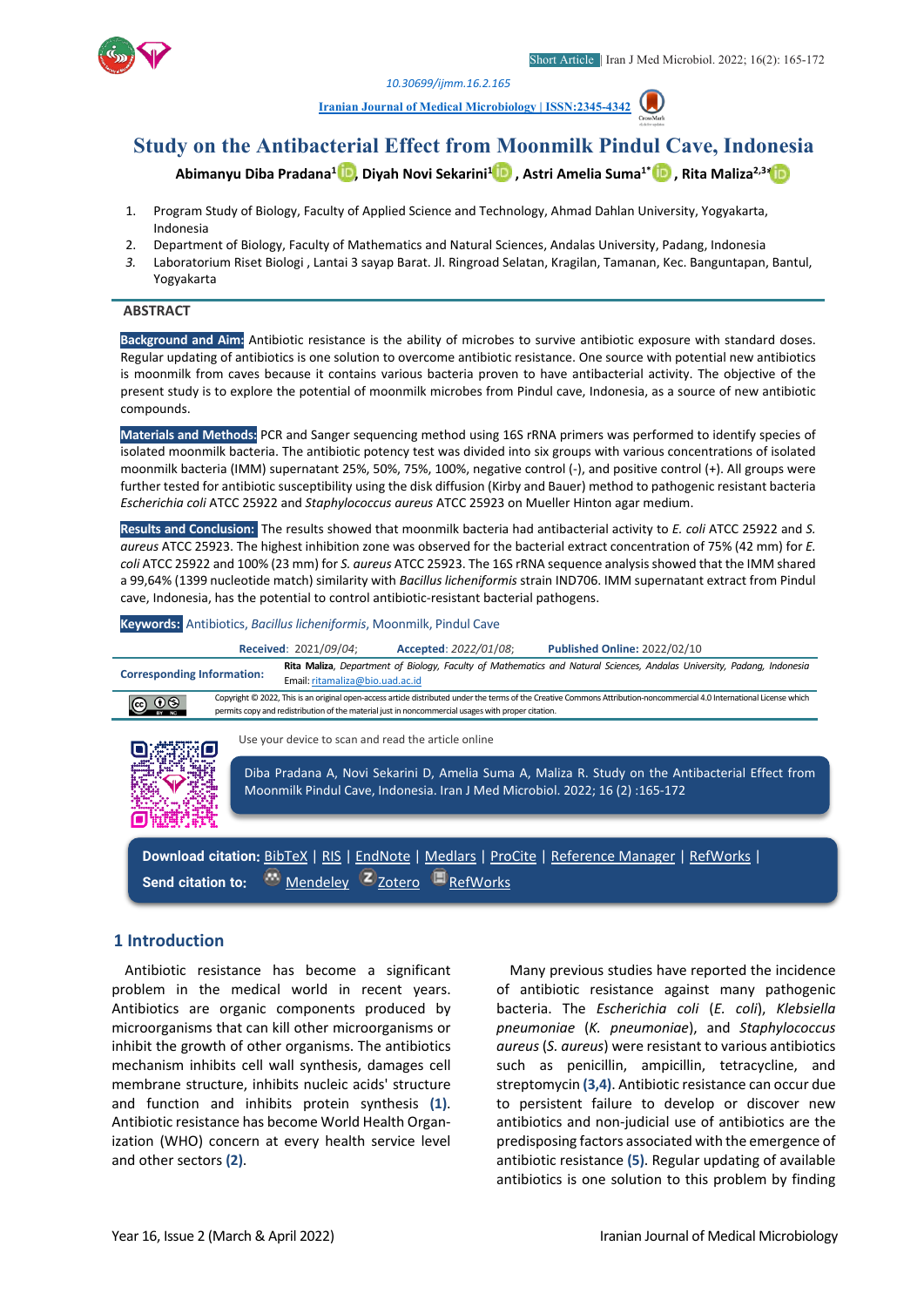new sources of antibiotics, such as from *Bothroponera rufipes* ants, Spongia, and moonmilk from caves **(6)**.

Moonmilk from caves is a potential source of new antibiotics. Moonmilk is a speleothem composed of CaCO3 with different colors and textures. The process of forming moonmilk is presumed to involve various microorganisms **(7)**. A lot of previous research has shown that moonmilk calcite contains many considerable bacterial that have antibacterial activity against a wide range of bacteria and fungi **(8)**. Some bacteria that can form moonmilk calcite are bacteria from the genus *Bacillus* and *Streptomyces* **(9)**. Previous studies have reported fermented *Bacillus licheniformis* (*B. licheniformis*) strain B65-1 can produce phenylacetic acid and has potential as an antimicrobial. *B. licheniformis* strain B65-1 can inhibit the growth of various Gram-positive and Gram-negative bacteria **(10)**. Pindul cave is a karst cave located in Bejiharjo Village, Karangmojo District, Gunung Kidul Regency, Special Region of Yogyakarta, Indonesia. It has a length of  $\pm$  350 m and a height of 4 m from the lowest point to the cave's roof at 12 m **(11)**. This study aimed to discover the potential of microbes from Pindul cave moonmilk as a source of new antibiotic compounds. We found that the isolated moonmilk bacteria compound could detain the growth of the pathogenic bacteria.

## **Methodology**

#### **Moonmilk Sampling and Isolation**

The moonmilk was collected from the dark zone of Pindul cave, Gunungkidul, Indonesia in May 2021. The moonmilk sample was carried out by a serial dilution method using Ringer's lactate sulfate solution six times to reduce the content of gram-negative bacteria. The results of the moonmilk suspension were then inoculated into starch casein agar, and the intern-ational streptomyces project two broth and nystatin solution 100,000 IU to prevent fungal growth. The moonmilk culture was then incubated for 14 days in an incubator at 27°C. The Isolated moonmilk microbe (IMM) colonies were selected and continued to be observed macroscopically to see the shape, elevation, margins of moonmilk colonies, and gram staining.

#### **Fermentation and Extraction of Moonmilk Bacterial Secondary Metabolite**

IMM was fermented in international streptomyces project two broth medium for seven days at 32°C. The isolate suspension was then centrifuged for 30 minutes at 8000 rpm to separate the biomass and the supernatant. The biomass and supernatant were then macerated for three days using methanol. The supernatant and biomass were separated, and the

supernatant will be continued for the antibiotic potency test.

#### **Antibacterial Activity Test**

The antibacterial activity test in this study used four isolated moonmilk bacteria supernatant with variation concentrations (25%, 50%, 75%, and 100%), antibiotic streptomycin sulfate as a positive control, and distilled water as a negative control with Kirby-Bauer test based on the previous study **(12)**. A 5 mm disc was immersed in each treatment and control. The potential antibiotic test in this study used two resistant pathogenic bacteria, *Escherichia coli* ATCC 25922 and *Staphylococcus aureus* ATCC 25923. The IMM were cultured into liquid media of nutrient broth and brain heart infusion broth. The cultured test bacteria were uniformly spread into Mueller Hinton agar medium with the glass spreader. Briefly, 10 µL of the cell-free supernatant was applied to filter disks (7 mm in diameter). Inhibition zone was expressed as diameters and measured after incubation at 37°C for 24 h to see the antibiotic potential of the Pindul cave moonmilk bacteria.

### **Isolation of Moonmilk Microbial DNA and PCR Amplification**

The IMM, which has been proven to be a potential source of new antibiotics, will be continued for molecular analysis. Isolation of IMM DNA in this study using the Wizard® Genomic DNA Purification Kit (Promega, USA). The DNA was amplified by using Go Taq® Green Master Mix (Promega, USA), primer 27F (Forward): AGA GTT TGA TCM TGG CTC A; 1525R (Reverse): AAG GAG GTG WTC CAR CC, and ddH2O. The PCR amplified program was the pre-denaturation temperature at 96°C for 5 minutes, denaturation for 30 seconds at 96°C, annealing for 30 seconds at 55°C, extension for 1 minute at 72°C, and final extension for 7 minutes at 72°C. The electrophoresis of PCR product was by using 1,5% agarose gel, red staining gel, and SMOBIO ExcelBandTM 1 KB (0.21-10 kb) DNA Ladder for 1 hour using 80 volts. The DNA sequence was identified by using Sanger sequencing.

## **Results and Discussion**

### **Moonmilk Isolation and Extraction**

This research uses Pindul Cave located in Gunungkidul, Daerah Istimewa Yogyakarta, Indonesia (7°55'- 45.7"S 110°38'55.8"E), as the sampling location. Samples were aseptically collected in June 2021 from one moonmilk deposit. Hard moonmilk speleothem was scratched with sterile scalpels from the wall in the dark zone, near the stairs to the swallow's nest [\(Figure 1\)](#page-2-0).

The moonmilk that we discovered has a whitecolored and hard-textured Pindul cave wall. Moonmilk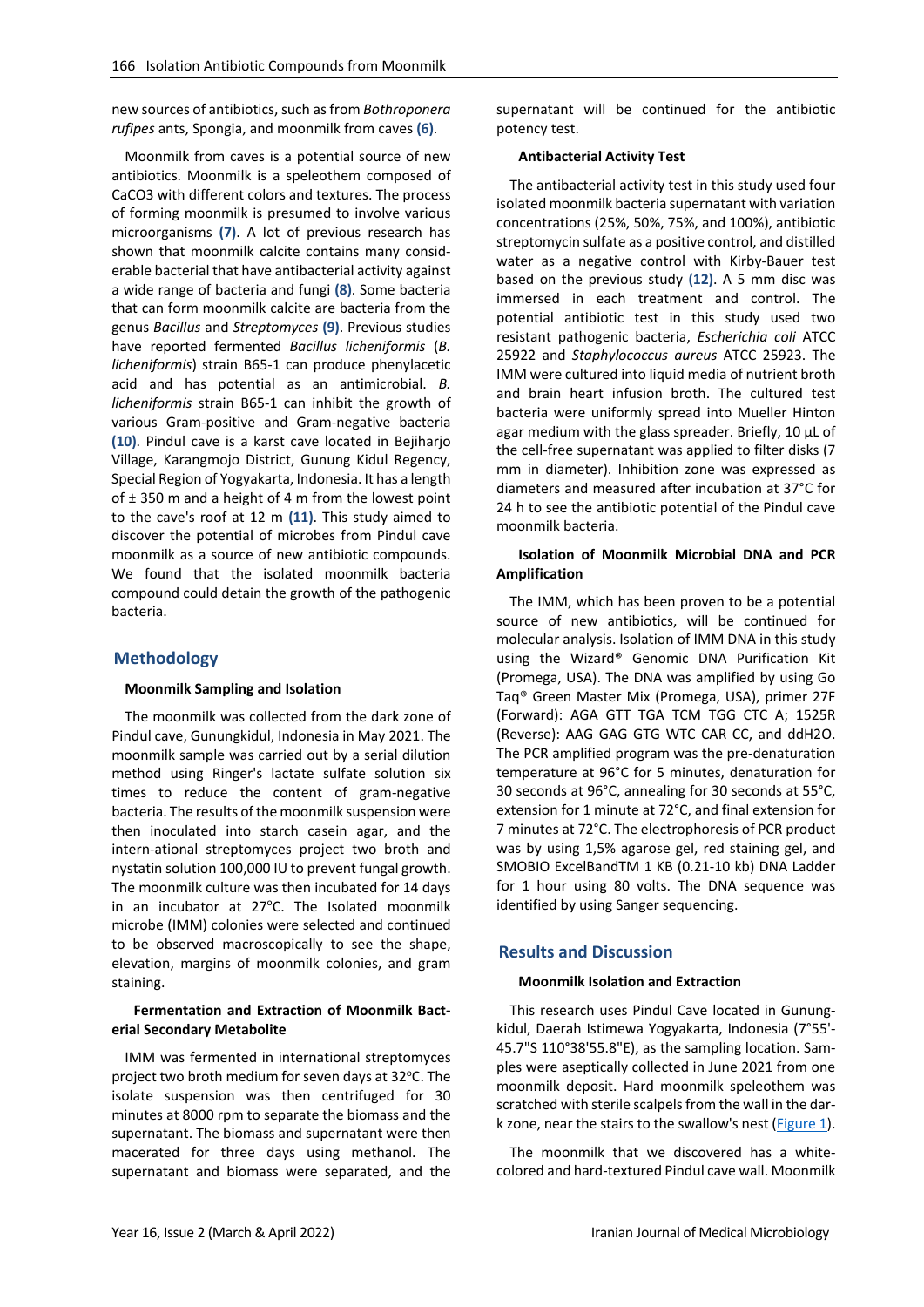is a white deposit commonly seen on the walls, ceilings, and floors of limestone caves worldwide and has a range of textures from soft to muddy **(13)**. Morphology observations were carried out on five bacterial colonies (IMM1, IMM2, IMM3, IMM4, and IMM5). All five IMM colonies had a White-colored colony, round shape, convex elevation, and entire margin. All five IMM colonies were classified as grampositive bacteria as they showed purple color after being given gram staining [\(Table 1\)](#page-2-1). Bacteria can live in various environments, including conditions without light, such as caves.



(Photo : (a) ; (b) Diyah Novi Sekarini; (c) ; (d) Astri Amelia Suma)

<span id="page-2-1"></span><span id="page-2-0"></span>**Table 1.** Comparison of Colony Characters of Desired Isolates in SCA and Gram Staining Identification

| Colony<br>number        | <b>Selection</b><br>from<br>dilution<br>tube | <b>Isolation</b><br>technique | <b>Culture</b><br>media for<br><b>isolation</b> | Colony characters of desired isolates in SCA                              | <b>Gram Staining</b><br>identification |
|-------------------------|----------------------------------------------|-------------------------------|-------------------------------------------------|---------------------------------------------------------------------------|----------------------------------------|
| 1                       | $10-5$                                       | Spread plate<br>method        | SCA, ISP 2<br><b>Broth</b>                      | White-colored colony, round shape, convex<br>elevation, and entire margin | +                                      |
| $\overline{\mathbf{z}}$ | $10-5$                                       |                               |                                                 |                                                                           | $+$                                    |
| 3                       | $10-5$                                       |                               |                                                 |                                                                           | $\ddot{}$                              |
| 4                       | $10-5$                                       |                               |                                                 |                                                                           | $+$                                    |
| 5                       | $10-5$                                       |                               |                                                 |                                                                           | +                                      |

The microorganisms that can cooperate to form the moonmilk structure depend on the state of the moonmilk. The bacteria found in the wet moonmilk texture, water, and air sample are dominated by

gram-negative bacteria such as *Chloroflexi*, *Proteobacteria*, and *Acidobacteria*. Gram-positive bacteria were founded in dry moonmilk texture, sediment, and cave rocks, such as bacteria from the phyla of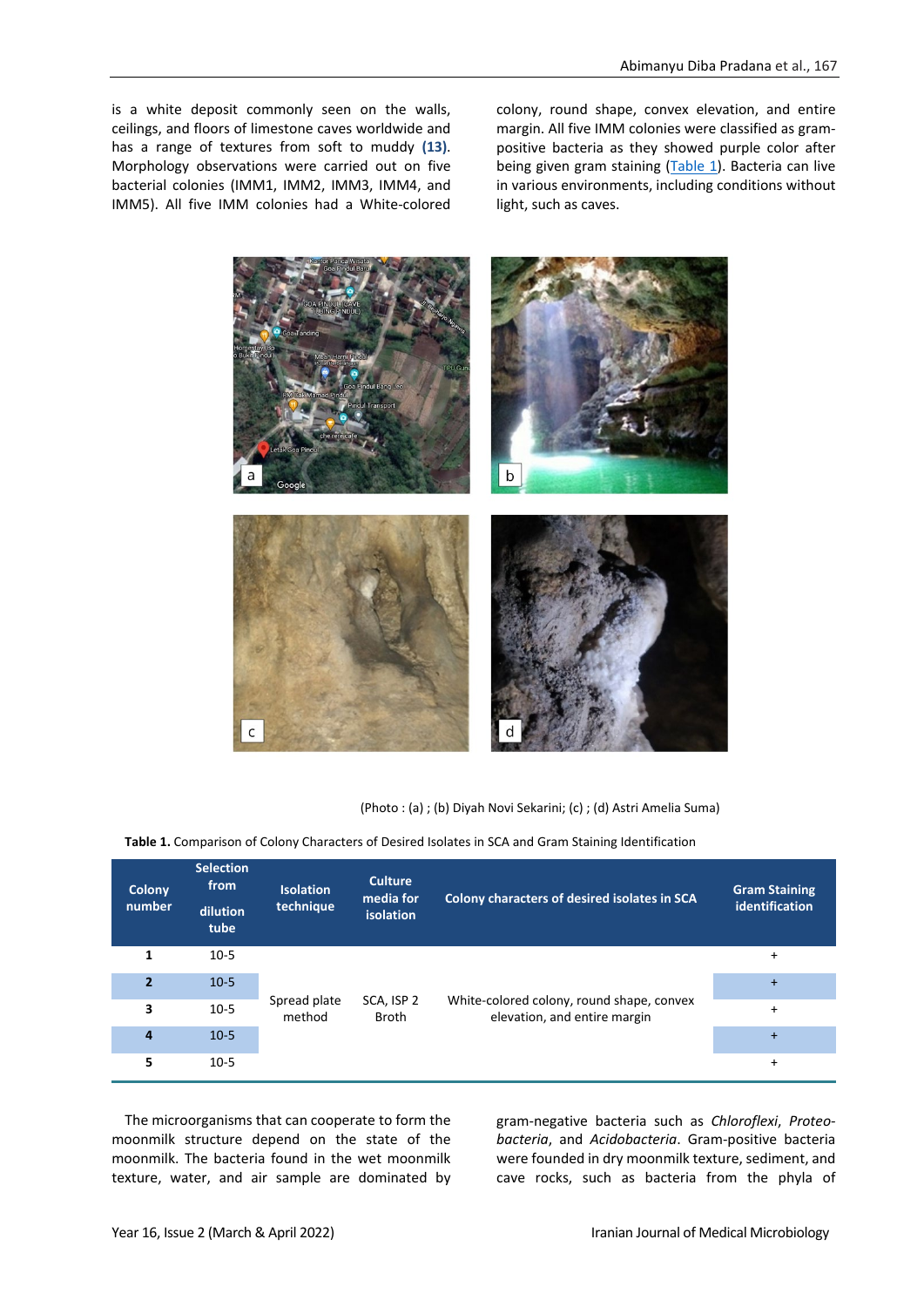*Actinobacteria* and *Firmicutes* **(10)**. The microorganism that cooperates in forming moonmilk is highly influenced by environmental factors such as sunlight, Waterflow, cave sediment, cave wall surfaces, biofilm, pH, nutrition, trace elements, temperature, humidity, and cave depth **(14)**. Previous studies have reported the influence of microorganisms on moonmilk formation using various methods. However, it remains unclear how microbial communities' composition diversity depends on the type of moonmilk **(15)**.

#### **Antibacterial Activity Test**

The antibacterial activity test of IMM1, IMM2, IMM3, IMM4, and IMM5 supernatant extract against *E. coli* ATCC 25922 and *S. aureus* ATCC 25923 was shown with various concentrations of 25%, 50%, 75%, and 100% [\(Figure 2\)](#page-3-0). However, only IMM5 displayed inhibition zone results against E. coli ATCC 25922 and S. aureus ATCC 25923. The inhibition zone of IMM5 supernatant extract results was very strong with a strong susceptibility. Moonmilk bacterial supernatant inhibited E. coli ATCC 25922 bacteria in a maximum inhibition zone of 42 mm (75 %) and S. aureus ATCC 25923 bacteria at 23 mm (100 %).. However, no antibacterial activity was observed on isolated moonmilk bacteria supernatant 50% against S. aureus ATCC 25923 [\(Table 2\)](#page-3-1)..

<span id="page-3-1"></span>**Table 2.** Antibacterial Activity of Isolated Moonmilk Microbe Supernatant Extract Against E. coli and S. aureus

| <b>Treatment</b>                       | Inhibition zone diameter (mm) |                    |                   |                    |  |
|----------------------------------------|-------------------------------|--------------------|-------------------|--------------------|--|
|                                        | E. coli                       | Susceptible        | S. aureus         | Susceptible        |  |
| <b>Streptomycin (Positive Control)</b> | $25 \text{ mm}$               | <b>Very Strong</b> | $35 \, \text{mm}$ | <b>Very Strong</b> |  |
| <b>Waterone (Negative Control)</b>     | 0 mm                          | No Response        | $0 \text{ mm}$    | No Response        |  |
| <b>Supernatant 25%</b>                 | $22 \text{ mm}$               | Strong             | $17 \text{ mm}$   | Strong             |  |
| <b>Supernatant 50%</b>                 | $13 \text{ mm}$               | Strong             | $0 \text{ mm}$    | No Response        |  |
| Supernatant 75%                        | $42 \text{ mm}$               | <b>Very Strong</b> | $10 \text{ mm}$   | Strong             |  |
| Supernatant 100%                       | $10 \text{ mm}$               | Strong             | $23 \text{ mm}$   | <b>Very Strong</b> |  |



<span id="page-3-0"></span>**Figure 2.** Isolated moonmilk bacteria supernatant antibacterial activity test against bacteria *S. aureus* ATCC 25923 (P-1, P-2) and *E. coli* ATCC 25922 (P-3, P-4). Isolated moonmilk bacteria supernatant antibacterial activity test using streptomycin disk as a positive control (+), Aquadest as a negative control (-), variations concentration of moonmilk bacteria supernatant 25%, 50%, 75% and100%.

In this result, we speculate that secondary metabolites extract of IMM5 showed wider results than several previous studies that tested various sources of new antibiotics against bacteria E. coli ATCC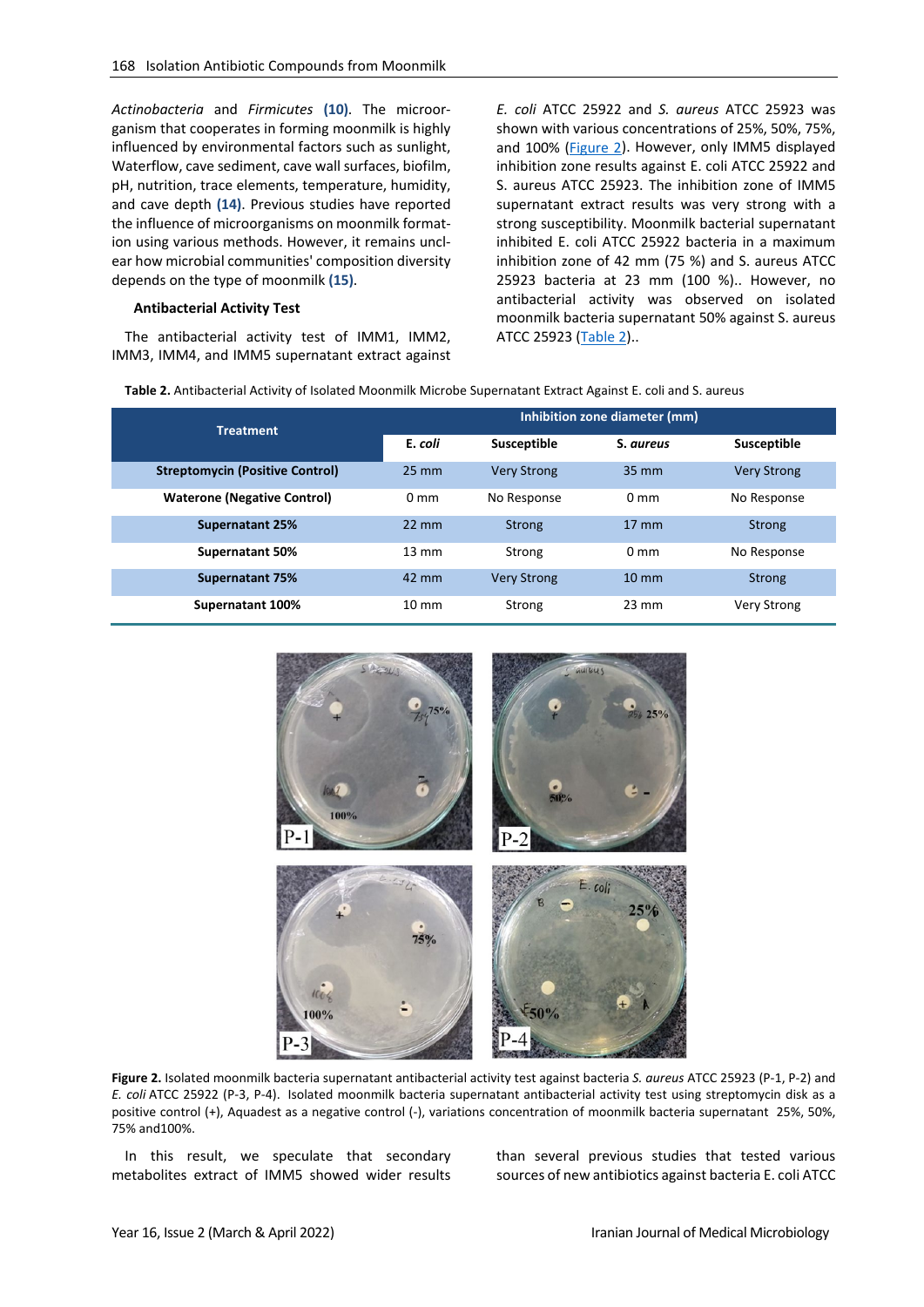25922 and S. aureus ATCC 25923. Zone of inhibition formed using Streptomyces isolated from marine sediment in India named *Streptomyces* spp. VITBRK2 has an inhibition zone of 21 mm against *S. aureus* ATCC 25923, and this result showed that secondary metabolites produced by *Streptomyces* spp. VITBRK2 could be used as a lead to control drugresistant bacterial pathogens **(16)**. B. licheniformis of infant milk formulated also showed antimicrobial activity against S. aureus with all of the inhibition zones formed was under 20 mm and exhibited no antimicrobial activity against *E. coli*.

*Bacillus licheniformis* could produce a nonribosomal peptide called subpeptin and bacitracin antibiotics. Bacitracin is an antibiotic produced by *B. subtilis* and *B. licheniformis*, which is formed by five polypeptides and consists of bacitracin A, B, and C. Bacitracin is used topically and orally to treat infections against Gram-positive bacteria such as *Staphylococcus* but not against Gram-negative bacteria. Lichenicidin is a putative lantibiotic mersacidin precursor that could inhibit the growth of *Listeria monocytogenes*, methicillin-resistant *S. aureus*, and vancomycin-resistant enterococci strains **(17)**. In this study, we found that the supernatant extract from isolated moonmilk bacteria has a very strong effect as an antibacterial and potential as the new antibiotic source.

#### **Identification Moonmilk Bacteria Isolate**

The results of PCR amplification on moonmilk bacterial isolates using 16S rRNA primer showed bands in 1,500 base pairs [\(Figure 3\)](#page-4-0). The Sanger sequencing was performed to the identified sequence of PCR products. Moonmilk bacteria were identified and classified by comparing the moonmilk bacterial isolate genome with the all known species genome. Data on GenBank (https://www.ncbi.nlm.nih.gov-/genbank/) shows that moonmilk microbes were related to *B. licheniformis* sequence (strain IND706 16S ribosomal RNA gene) with 100% Query Coverage and 98.72% Percent Identity.



<span id="page-4-0"></span>**Figure 3.** Isolated Moonmilk Microbe-stained perpendicular DGGE separation patttern of 3 PCR samples using 16S rRNA primer and 1 Kb DNA Ladder showed that Isolated Moonmilk Microbe DNA had bands of 1,500 base pairs.

*Bacillus licheniformis* is a Gram-positive bacteria found mainly in the soil and can form moonmilk calcite. *B. licheniformis* has been reported to have anti-obesity, anti-diabetic, reduced accumulation of βamyloid in the hippocampus, and can produce antibiotic called lichen-forming **(18,19)**. *B. licheniformis* also can be used for large-scale industrial fermentation to produce amylase **(20)**.

The phylogenetic tree presented the moonmilk microbe is closely related to the species *B. licheniformis*. The bootstrap value between the two sequences is 100%, with an identity value of 99.64%. The phylogenetic tree was created based on the match of moonmilk microbe with the bacterial gene in the GenBank database. The alignment of the 16S rRNA gene sequences showed a high similarity between strains [\(Figure 4\)](#page-5-0).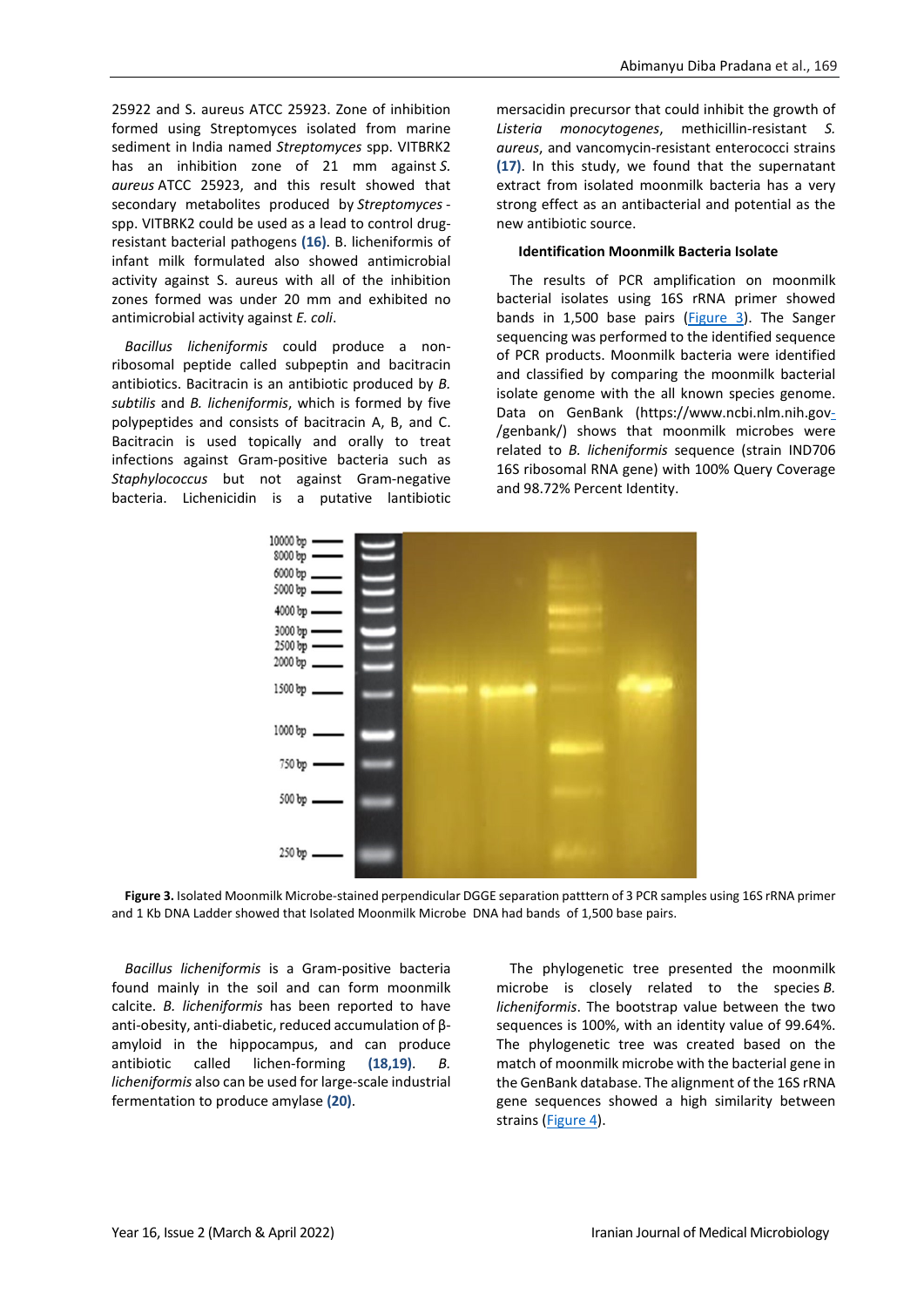| Query          | 1            | GCAAGTCGAGCGGACCGACGGGAGCTTGCTCCCTTAGGTCAGCGGCGGACGGGTGAGTAA                                                                 | 60           |
|----------------|--------------|------------------------------------------------------------------------------------------------------------------------------|--------------|
| Sbjct          | 37           | GCAAGTCGAGCGGACCGACGGGAGCTTGCTCCCTTAGGTCAGCGGCGGACGGTGAGTAA                                                                  | 96           |
| Query          | 61           | CACGTGGGTAACCTGCCTGTAAGACTGGGATAACTCCGGGAAACCGGGGCTAATACCGGA                                                                 | 120          |
| Sbjct          | 97           | CACGTGGGTAACCTGCCTGTAAGACTGGGATAACTCCGGGAAACCGGGGCTAATACCGGA                                                                 | 156          |
| Query          | 121          | TGCTTGATTGAACCGCATGGTTCAATCATAAAAGGTGGCTTTTAGCTACCACTTACAGAT                                                                 | 180          |
| Sbjct          | 157          | TGCTTGATTGAACCGCATGGTTCAATCATAAAAGGTGGCTTTTAGCTACCACTTACAGAT                                                                 | 216          |
| Query          | 181          | GGACCCGCGGCGCATTAGCTAGTTGGTGAGGTAACGGCTCACCAAGGCGACGATGCGTAG                                                                 | 240          |
| Sbjct          | 217          | GGACCCGCGGCGCATTAGCTAGTTGGTGAGGTAACGGCTCACCAAGGCGACGATGCGTAG                                                                 | 276          |
| Query<br>Sbjct | 241<br>277   | CCGACCTGAGAGGGTGATCGGCCACACTGGGACTGAGACACGGCCCAGACTCCTACGGGA<br>CCGACCTGAGAGGGTGATCGGCCACACTGGGACTGAGACACGGCCCAGACTCCTACGGGA | 300<br>336   |
| Query          | 301          | GGCAGCAGTAGGGAATCTTCCGCAATGGACGAAAKTCTGACGGAGCAACGCCGCRTGAGT                                                                 | 360          |
| Sbjct          | 337          | ------<br>GGCAGCAGTAGGGAATCTTCCGCAATGGACGAAAGTCTGACGGAGCAACGCCGCGTGAGT                                                       | 396          |
| Query          | 361          | GATGAAGGTTTTCGGATCGTAAAACTCTKTTKTTAGGGAAGAACAAGTACCGTTCGAATA                                                                 | 420          |
| Sbjct          | 397          | GATGAAGGTTTTCGGATCGTAAAACTCTGTTGTTAGGGAAGAACAAGTACCGTTCGAATA                                                                 | 456          |
| Query          | 421          | GGGCGGYACCTTGACGGTACCTAACCAGAAAGCCACGGCTAACTACGTGCCAGCAGCCGC                                                                 | 480          |
| Sbjct          | 457          | GGGCGGCACCTTGACGGTACCTAACCAGAAAGCCACGGCTAACTACGTGCCAGCAGCCGC                                                                 | 516          |
| Query          | 481          |                                                                                                                              | 540          |
| Sbjct          | 517          |                                                                                                                              | 576          |
| Query<br>Sbjct | 541<br>577   | TTTCTTAAGTCTGATGTGAAAGCCCCCGGCTCAACCGGGAGGGTCATTGGAAACTGGGG<br>TTTCTTAAGTCTGATGTGAAAGCCCCCGGCTCAACCGGGGAGGGTCATTGGAAACTGGGG  | 600<br>636   |
| Query          | 601          | AACTTGAGTGCAGAAGAGGAGAGTGGAATTCCACGTGTAGCGGTGAAATGCGTAGAGATG                                                                 | 660          |
| Sbjct          | 637          | AACTTGAGTGCAGAAGAGGAGAGTGGAATTCCACGTGTAGCGGTGAAATGCGTAGAGATG                                                                 | 696          |
| Query          | 661          | TGGAGGAACACCAGTGGCGAAGGCGACTCTCTGGTCTGTAACTGACGCTGAGGCGCGAAA                                                                 | 720          |
| Sbjct          | 697          | TGGAGGAACACCAGTGGCGAAGGCGACTCTCTGGTCTGTAACTGACGCTGAGGCGCGAAA                                                                 | 756          |
| Query          | 721          | GCGTGGGGAGCGAACAGGATTAGATACCCTGGTAGTCCACGCCGTAAACGATGAGTGCTA                                                                 | 780          |
| Sbjct          | 757          | GCGTGGGGAGCGAACAGGATTAGATACCCTGGTAGTCCACGCCGTAAACGATGAGTGCTA                                                                 | 816          |
| Query          | 781          | AGTGTTAGAGGGTTTCCGCCCTTTAGTGCTGCAGCAAACGCATTAAGCACTCCGCCTGGG                                                                 | 840          |
| Sbjct          | 817          | AGTGTTAGAGGGTTTCCGCCCTTTAGTGCTGCAGCAAACGCATTAAGCACTCCGCCTGGG<br>GAGTACGGTCGCAAGACTGAAACTCAAAGGAATTGACGGGGGCCCGCACAAGCGGTGGAG | 876<br>900   |
| Query<br>Sbjct | 841<br>877   | GAGTACGGTCGCAAGACTGAAACTCAAAGGAATTGACGGGGGCCCGCACAAGCGGTGGAG                                                                 | 936          |
| Query          | 901          | CATGTGGTTTAATTCGAAGCAACGCGAAGAACCTTACCAGGTCTTGACATCCTCTGACAA                                                                 | 960          |
| Sbjct          | 937          | CATGTGGTTTAATTCGAAGCAACGCGAAGAACCTTACCAGGTCTTGACATCCTCTGACAA                                                                 | 996          |
| Query          | 961          | CCCTAGAGATAGGGCTTCCCCTTCGGGGGCAGAGTGACAGGTGGTGCATGGTTGTCGTCA                                                                 | 1020         |
| Sbjct          | 997          | 111111<br>,,,,,,,,,,,,,<br>,,,,,,,,,,,,,,,,,,,,<br>CCCTAGAGATAGGGCTTCCCCTTCGGGGGCAGAGTGACAGGTGGTGCATGGTTGTCGTCA              | 1056         |
| Query          | 1021         | GCTCGTGTCGTGAGATGTTGGGTTAAGTCCCGCAACGAGCGCAACCCTTGATCTTAGTTG                                                                 | 1080         |
| Sbjct          | 1057         | GCTCGTGTCGTGAGATGTTGGGTTAAGTCCCGCAACGAGCGCAACCCTTGATCTTAGTTG                                                                 | 1116         |
| Query          | 1081         | CCAGCATTCAGTTGGGCACTCTAAGGTGACTGCCGGTGACAAACCGGAGGAAGGTGGGGA                                                                 | 1140         |
| Sbjct<br>Query | 1117<br>1141 | CCAGCATTCAGTTGGGCACTCTAAGGTGACTGCCGGTGACAAACCGGAGGAAGGTGGGGA<br>TGACGTCAAATCATCATGCCCCTTATGACCTGGGCTACACACGTGCTACAATGGGCAGAA | 1176<br>1200 |
| Sbjct          | 1177         | TGACGTCAAATCATCATGCCCCTTATGACCTGGGCTACACACGTGCTACAATGGGCAGAA                                                                 | 1236         |
| Query          | 1201         | CAAAGGGCAGCGAAGCCGCGAGGCTAAGCCAATCCCACAAATCTGTTCTCAGTTCGGATC                                                                 | 1260         |
| Sbjct          | 1237         | CAAAGGGCAGCGAAGCCGCGAGGCTAAGCCAATCCCACAAATCTGTTCTCAGTTCGGATC                                                                 | 1296         |
| Query          | 1261         | GCAGTCTGCAACTCGACTGCGTGAAGCTGGAATCGCTAGTAATCGCGGATCAGCATGCCG                                                                 | 1320         |
| Sbjct          | 1297         | GCAGTCTGCAACTCGACTGCGTGAAGCTGGAATCGCTAGTAATCGCGGATCAGCATGCCG                                                                 | 1356         |
| Query          | 1321         | CGGTGAATACGTTCCCGGGCCTTGTACACACCGCCCGTCACACCACGAGAGTTTGTAACA                                                                 | 1380         |
| Sbjct          | 1357         | CGGTGAATACGTTCCCGGGCCTTGTACACACCGCCCGTCACACCACGAGAGTTTGTAACA                                                                 | 1416         |
| Query          | 1381         | CCCGAAGTCGGTGAGGTAACCTTT<br>1404<br>,,,,,,,,,,,,,,,,,,,,,,,,,                                                                |              |
| Sbjct          | 1417         | 1440<br>CCCGAAGTCGGTGAGGTAACCTTT                                                                                             |              |

<span id="page-5-0"></span>**Figure 4.** NCBI BLAST search of the assembled sequence of Isolated *Moonmilk* Microbe (IMM5)*.* Alignment result of the assembled consensus sequence of *Bacillus licheniformis* sequence (strain IND706 16S ribosomal RNA gene). The two sequences matched with 100% Query Coverage and 98,72% identity.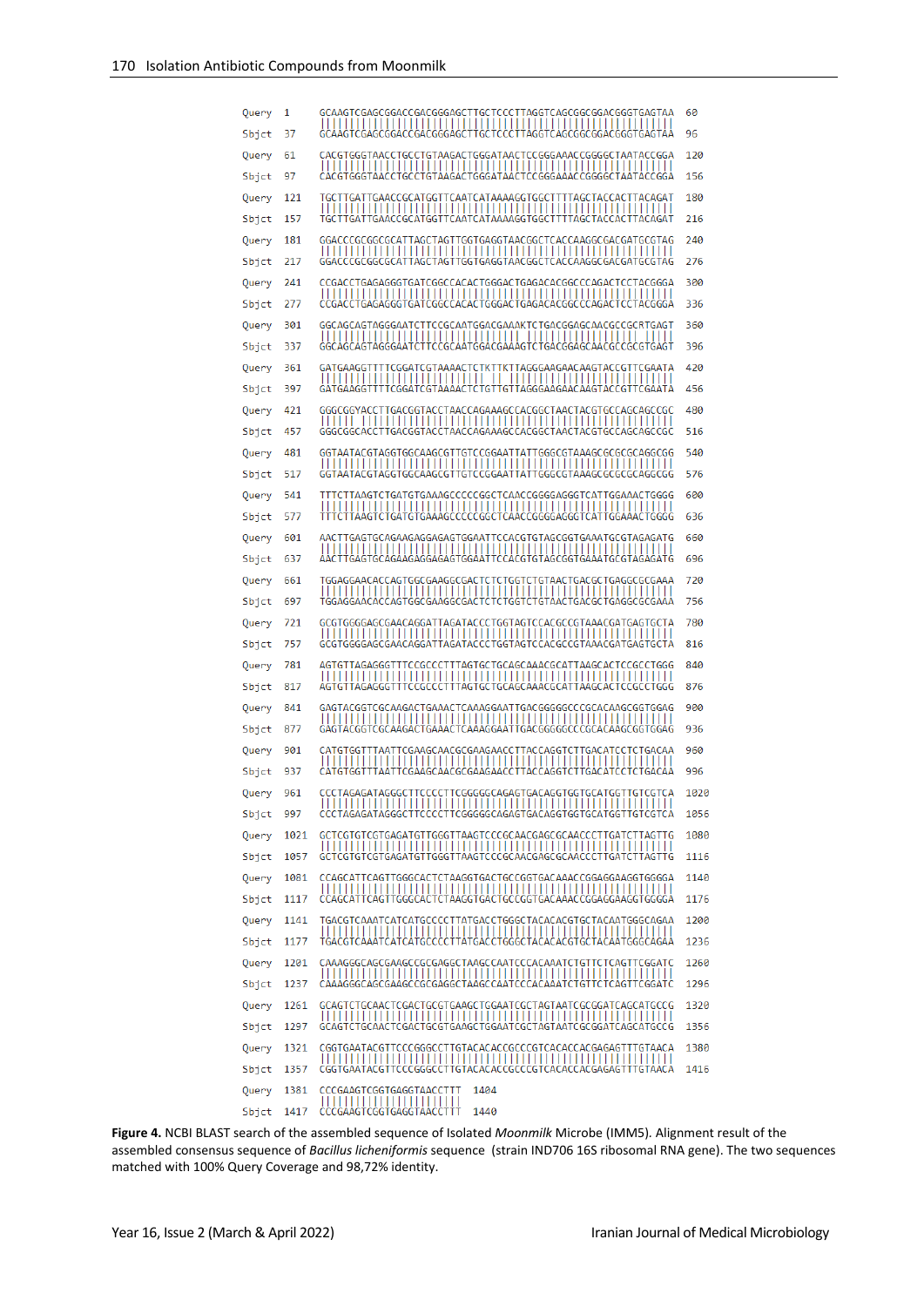

**Figure 5***.* The joined neighboring phylogenetic tree of the 16S rRNA sequence shows the relationship between *Bacillus licheniformis* strain IND706, and related species of the genus *Bacillus* with Bar, 0.050 substitutions per nucleotide position

### **5. Conclusion**

*Bacillus licheniformis* supernatant extract compound from Pindul cave, Indonesia, has potency as a new antibiotic source and could be used as a lead to control drug-resistant bacterial pathogens.

#### **Acknowledgment**

This work is supported by grants from The Ministry of Education, Culture, Research, and Technology of the Republic of Indonesia. The authors were thankful to Biology Research Laboratory, Ahmad Dahlan University.

### **Reference**

- 1. Etebu E, Arikekpar I. Antibiotics: Classification and mechanisms of action with emphasis on molecular perspectives. Int J Appl Microbiol Biotechnol Res. 2016;4(2016):90-101.
- 2. Akova M. Epidemiology of antimicrobial resistance in bloodstream infections. Virulence. 2016;7(3):252-66. [\[DOI:10.1080/21505594.2016.1159366\]](https://doi.org/10.1080/21505594.2016.1159366) [\[PMID\]](https://www.ncbi.nlm.nih.gov/pubmed/26984779) [\[PMCID\]](http://www.ncbi.nlm.nih.gov/pmc/articles/PMC4871634)
- 3. Gol S, Pena RN, Rothschild MF, Tor M, Estany J. A polymorphism in the fatty acid desaturase-2 gene is associated with the arachidonic acid metabolism in pigs. Sci Rep. 2018;8(1):1-9. [\[DOI:10.1038/s41598-020-72851-5\]](https://doi.org/10.1038/s41598-020-72851-5) [\[PMID\]](https://www.ncbi.nlm.nih.gov/pubmed/33051473) [\[PMCID\]](http://www.ncbi.nlm.nih.gov/pmc/articles/PMC7553926)
- 4. Jinghua M, Gaizhuang L, Qiaoli C. Pathogens and antibiotic resistance of children with community-

### **Author's Contributions**

ADP, DNS, AAS, and RM designed this study and took responsibility for the data's integrity. ADP, DNS, and AAS performed the research. RM supervised and provided expertise. ADP, DNS, AAS, and RM contributed substantially to the study design, data analysis, and data interpretation. ADP and RM contributed substantially to writing the manuscript. All authors read and approved the final manuscript.

### **Conflict of Interest**

All authors declared no conflict of interest.

acquired pneumonia. Biomed Res (0970-938X). 2017;28(20).

- 5. Aslam B, Wang W, Arshad MI, Khurshid M, Muzammil S, Rasool MH, et al. Antibiotic resistance: a rundown of a global crisis. Infect Drug Resist. 2018;11:1645. [\[DOI:10.2147/IDR.S173867\]](https://doi.org/10.2147/IDR.S173867) [\[PMID\]](https://www.ncbi.nlm.nih.gov/pubmed/30349322) [\[PMCID\]](http://www.ncbi.nlm.nih.gov/pmc/articles/PMC6188119)
- 6. Quinn GA, Banat AM, Abdelhameed AM, Banat IM. Streptomyces from traditional medicine: Sources of new innovations in antibiotic discovery. J Med Microbiol. 2020;69(8):1040. [\[DOI:10.1099/jmm.0.001232\]](https://doi.org/10.1099/jmm.0.001232) [\[PMID\]](https://www.ncbi.nlm.nih.gov/pubmed/32692643) [\[PMCID\]](http://www.ncbi.nlm.nih.gov/pmc/articles/PMC7642979)
- 7. Maciejewska M, Adam D, Naômé A, Martinet L, Tenconi E, Całusińska M, et al. Assessment of the potential role of Streptomyces in cave moonmilk formation. Front Microbiol. 2017;8:1181. [\[DOI:10.3389/fmicb.2017.01181\]](https://doi.org/10.3389/fmicb.2017.01181) [\[PMID\]](https://www.ncbi.nlm.nih.gov/pubmed/28706508) [\[PMCID\]](http://www.ncbi.nlm.nih.gov/pmc/articles/PMC5489568)